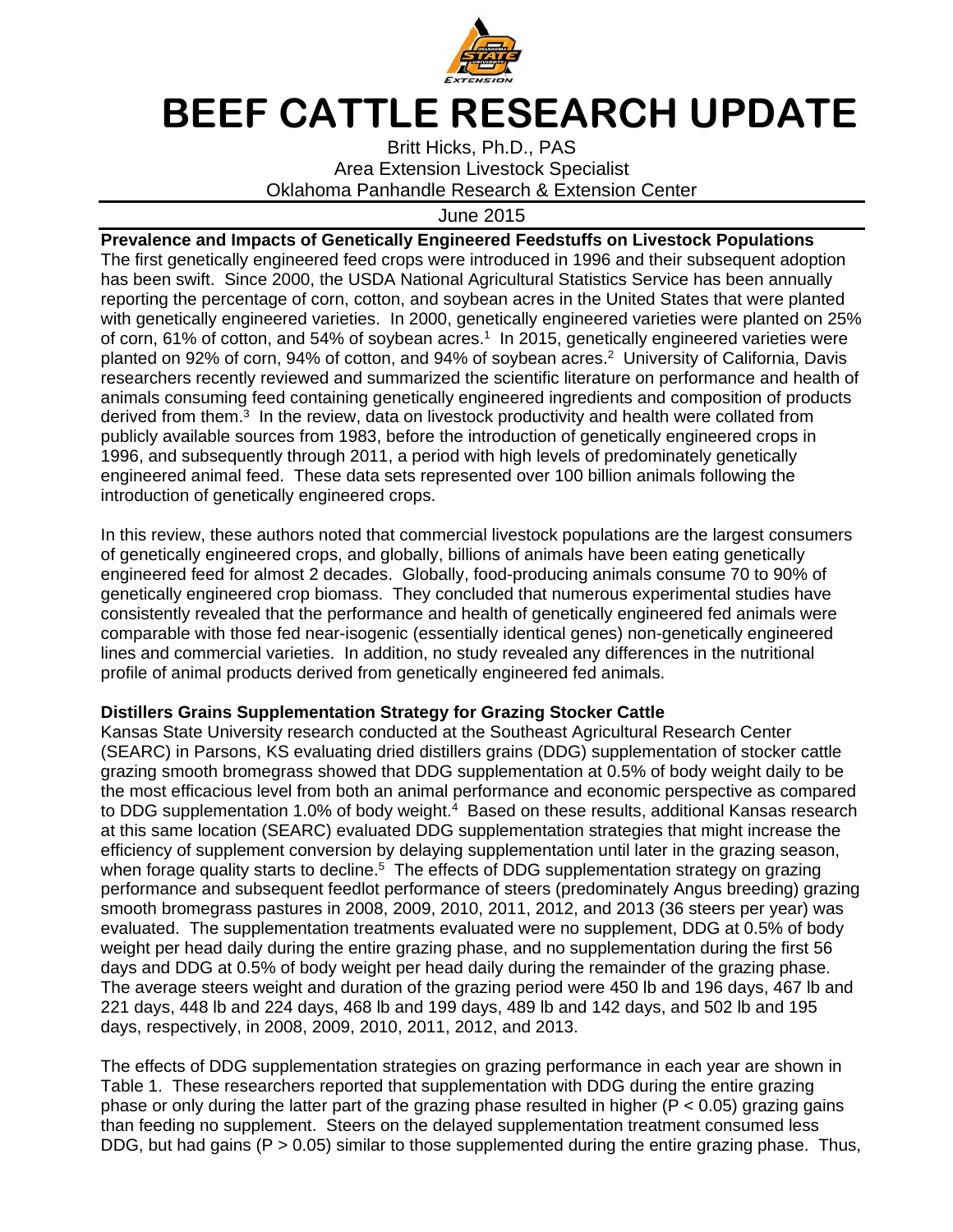steers supplemented only during the latter part of the grazing season would likely have been the most profitable treatment if the cattle had been marketed as feeder cattle at the end of the grazing phase. Supplemental DDG increased daily gain by an average of about 0.5 lb/day compared to non-supplemented steers (average increase of ~34%). The efficiency of supplementation (lb of DDG /lb of added gain) ranged from 2.0 to 6.6. The average conversion for the steers supplemented only during the latter part of the grazing phase was 3.25 vs. 3.88 for those steers supplemented during the entire phase.

Supplementation during the grazing phase had no effect ( $P > 0.05$ ) on subsequent feedlot performance in 2008, 2010, 2011, 2012, or 2013 (data not shown). Whereas, in 2009 steers that received no supplement during the grazing phase had greater (P < 0.05) finishing gains and lower (P < 0.05) feed:gain ratios than those supplemented during the entire grazing phase. It was also noted that in 2008 and 2012, DDG supplementation during the grazing phase carried no advantage if ownership of the cattle was retained through slaughter. However, in 2009, 2010, 2011, and 2013, stocker cattle that were supplemented with DDG during the grazing phase maintained their weight advantage through slaughter.

|                                       | Level of DDG (% of body weight daily |                   |                   |
|---------------------------------------|--------------------------------------|-------------------|-------------------|
| Item                                  | 0                                    | 0.5               | $0.5$ delayed $c$ |
| 2008                                  |                                      |                   |                   |
| Daily Gain, lb                        | 1.64a                                | 2.15 <sup>b</sup> | 2.02 <sup>b</sup> |
| Conversion, Ib DDG/Ib additional gain |                                      | 6.5               | 6.6               |
| 2009                                  |                                      |                   |                   |
| Daily Gain, Ib                        | 1.47a                                | 2.08 <sup>b</sup> | 2.06 <sup>b</sup> |
| Conversion, Ib DDG/Ib additional gain |                                      | 3.5               | 2.9               |
| 2010                                  |                                      |                   |                   |
| Daily Gain, Ib                        | 1.53a                                | 1.93 <sup>b</sup> | 1.99 <sup>b</sup> |
| Conversion, Ib DDG/Ib additional gain |                                      | 3.4               | 2.8               |
| 2011                                  |                                      |                   |                   |
| Daily Gain, Ib                        | 1.29a                                | 1.74 <sup>b</sup> | 1.83 <sup>b</sup> |
| Conversion, Ib DDG/Ib additional gain |                                      | 3.3               | 2.6               |
| 2012                                  |                                      |                   |                   |
| Daily Gain, Ib                        | 1.28 <sup>a</sup>                    | 1.86 <sup>b</sup> | 1.83 <sup>b</sup> |
| Conversion, Ib DDG/Ib additional gain |                                      | 3.1               | 2.0               |
| 2013                                  |                                      |                   |                   |
| Daily Gain, Ib                        | 1.50 <sup>a</sup>                    | 1.93 <sup>b</sup> | $1.85^{b}$        |
| Conversion, Ib DDG/Ib additional gain |                                      | 3.5               | 2.6               |
| Six Year Average                      |                                      |                   |                   |
| Daily Gain, Ib                        | 1.45                                 | 1.95              | 1.93              |
| Conversion, Ib DDG/Ib additional gain |                                      | 3.88              | 3.25              |

Table 1. Effects of DDG supplementation strategy on available on grazing performance of steers grazing smooth bromegrass pastures.

a,b Means within a row with different superscripts differ (P < 0.05). <sup>c</sup> DDG not fed during first 56 days of grazing phase.

Adapted from Lomas and Moyer, 2013